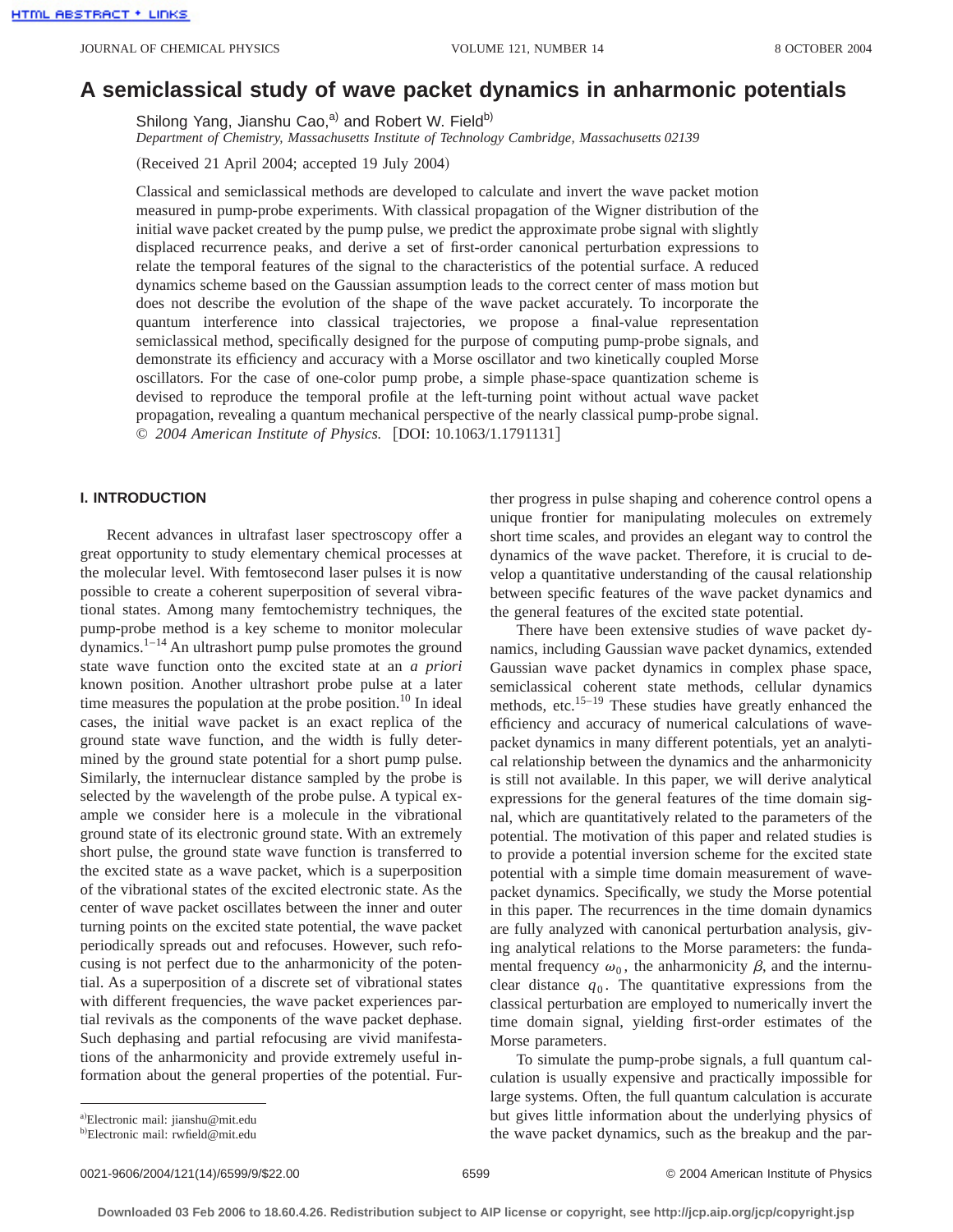tial revival of the wave packet. On the other hand, the semiclassical method starts from the classical paths and their interferences to build up the complex amplitude, yielding detailed trajectory information about the underlying quantum dynamics. In this paper we adopt a revised version of the semiclassical initial-value representation  $(IVR)$ ,  $^{20}$  and take advantage of the fixed probe position in pump-probe experiments. In our approach, we switch from the initial-value representation to the final-value representation, thus reducing the integration to the final momentum only. This semiclassical final-value representation is specifically designed to calculate pump-probe signals and has great potential advantages in multidimensional systems. When both pump and probe pulses are tuned to the left-turning point, we can further approximate the semiclassical final-value representation with a simple phase-space quantization scheme, which yields accurate information exclusively for the recurrences at the left turning point. This phase-space quantization scheme is inspired by discussions of linear and nonlinear response functions in anharmonic potentials addressed by Wu and Cao in Ref. 21, where phase-space quantization and averaging is employed to establish the classical-quantum correspondence of linear and nonlinear response functions.

The paper is organized as follows: In Sec. II, we discuss the classical wave packet dynamics in a Morse potential and derive quantitative relations between the wave packet revivals and the parameters of the potential with canonical perturbation analysis. In Sec. III, the semiclassical final-value representation is used to calculate the pump-probe signal, and compared with the exact quantum propagation. In Sec. IV, we propose a simple quantization scheme to evaluate the pump-probe signal at the left-turning point. As an example of a multidimensional case, we apply the semiclassical methods to two kinetically coupled Morse oscillators in Sec. V.

## **II. CLASSICAL WAVE-PACKET DYNAMICS**

For simplicity, we consider a wave packet residing on the excited electronic state potential. The initial wave function is a perfect replica of the ground state wave function and is assumed to be in Gaussian form,

$$
\Psi(q) = (2\pi w_0^2)^{-1/4} \exp\left[-\frac{(q-q_0)^2}{4w_0^2}\right],
$$
\n(1)

where  $q_0$  is the displacement between the excitation position and minimum of the excited state potential, and  $w_0$  is the width of the wave packet. To proceed, we perform a Wigner transform and calculate the distribution function in phase space,

$$
\rho_w(q, p) = \frac{1}{2\pi\hbar} \int d\delta q \Psi^* \left( q + \frac{\delta q}{2} \right)
$$

$$
\times \exp\left[ \frac{i}{\hbar} p \delta q \right] \Psi \left( q - \frac{\delta q}{2} \right)
$$

$$
= \frac{1}{\pi\hbar} \exp\left[ -\frac{(q - q_0)^2}{2w_0^2} - \frac{2w_0^2 p^2}{\hbar^2} \right],
$$
(2)

which satisfies the minimum uncertainty condition  $\sqrt{\langle \delta q^2 \rangle \langle \delta p^2 \rangle} = \hbar/2$ . The wave packet then evolves on the excited state potential energy surface.

Classically, each particle moves on the potential surface following Newton's equations of motion. For a Morse potential, we can take advantage of the well-known action-angle variables, and express the position and momentum analytically as

$$
q = \frac{1}{\beta} \ln \frac{1 - \sqrt{1 - \lambda^2} \cos \phi}{\lambda^2},
$$
  

$$
p = \frac{\mu \omega_0 \lambda}{\beta} \frac{\sqrt{1 - \lambda^2} \sin \phi}{1 - \sqrt{1 - \lambda^2} \cos \phi},
$$
 (3)

where  $\lambda$  is related to the action variable *I* as  $\lambda = 1 - I/I_b$ . The fundamental frequency  $\omega_0$  and the maximum action  $I_b$ for the Morse potential are  $\omega_0 = \sqrt{2D\beta^2/\mu}$  and  $I_b$  $= \sqrt{2D\mu/\beta^2}$ , respectively. The Hamiltonian is given by

$$
H = \frac{p^2}{2\mu} + D(1 - e^{-\beta q})^2 = \frac{\omega_0}{2} \left( 2I - \frac{I^2}{I_b} \right),\tag{4}
$$

and the time evolution of the angle variable is determined by  $\phi = \partial H / \partial I = \omega_0 \lambda$ . Through the action-angle variables, we define the transformation between the initial coordinates  $(q_i, p_i)$  and the final coordinates  $(q_t, p_t)$  at time *t*.

$$
q_i(q_i, p_i) = \frac{1}{\beta} \ln \frac{1 - (1 - \lambda^2 e^{\beta q_i}) \cos \omega_0 \lambda t + (\mu \omega_0)^{-1} \beta p_i \lambda e^{\beta q_i} \sin \omega_0 \lambda t}{\lambda^2},
$$
\n(5)

$$
p_t(q_i, p_i) = \frac{\mu \omega_0 \lambda}{\beta} \frac{(\mu \omega_0)^{-1} \beta p_i \lambda e^{\beta q_i} \cos \omega_0 \lambda t + (1 - \lambda^2 e^{\beta q_i}) \sin \omega_0 \lambda t}{1 - (1 - \lambda^2 e^{\beta q_i}) \cos \omega_0 \lambda t + (\mu \omega_0)^{-1} \beta p_i \lambda e^{\beta q_i} \sin \omega_0 \lambda t},
$$

where  $\lambda$  is an implicit function of  $q_i$  and  $p_i$  through the Hamiltonian in Eq. (4). The Jacobian of the transformation is proved to have a value of 1, which reflects conservation of phase-space volume. We can easily obtain the inverse transform  $q_i(q_t, p_t)$ and  $p_i(q_t, p_t)$  by reversing the roles of  $(q_i, p_i)$  and  $(q_t, p_t)$  in Eq. (5) and replacing t by  $-t$ . The classical orbits are sharp around the inner turning point where the repulsive potential is steep, and are flat around the outer turning point where the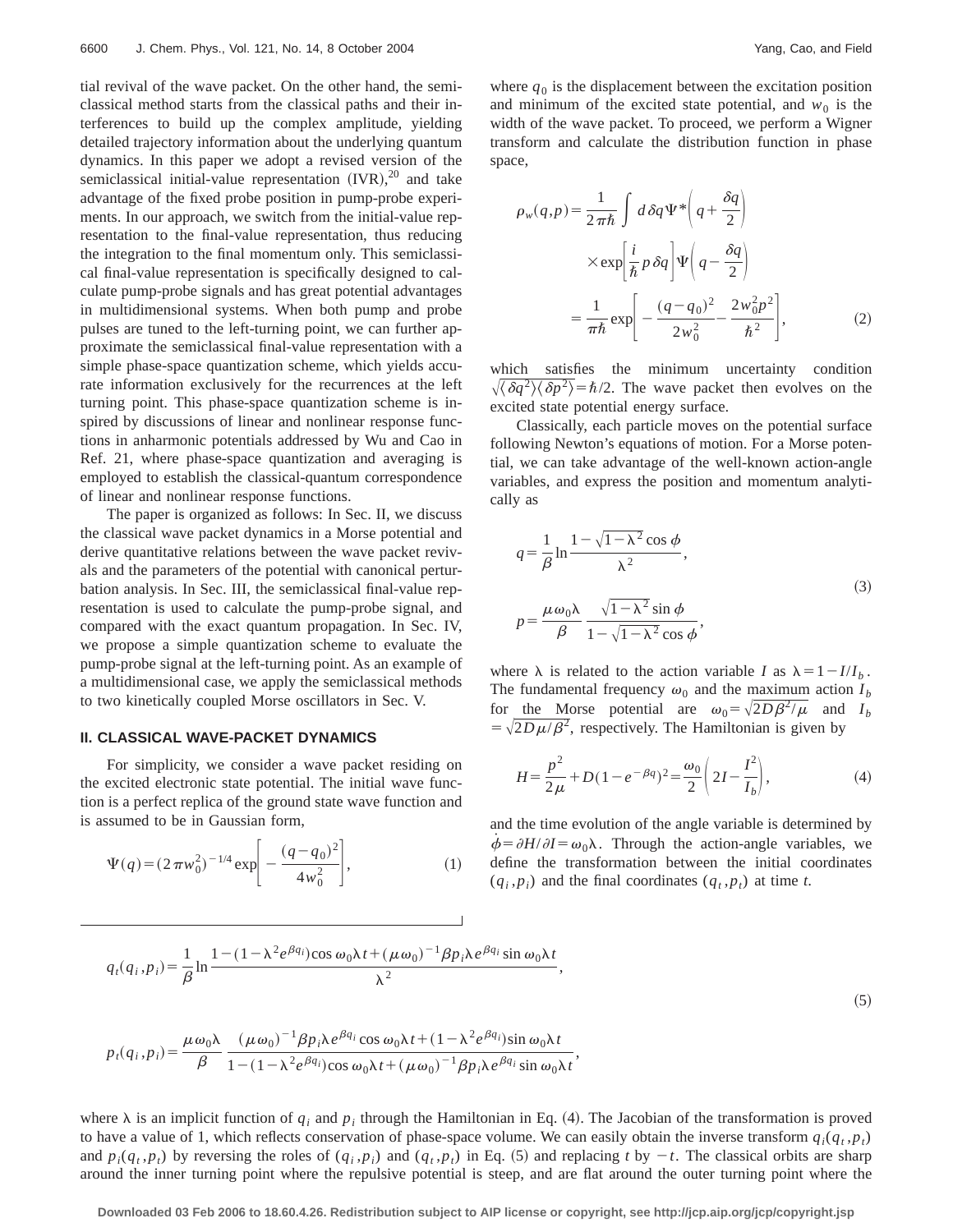attractive potential is shallow. The frequency of the orbit depends on the initial position due to anharmonicity; specifically, the orbits with higher energy have smaller frequency. As a result, the wave packet generally becomes spread out and twisted as it evolves.

To better illustrate the dephasing while the wave packet refocuses, we look into the probability distribution in phase space. Generally, the distribution at any time *t* can be written formally as

$$
\rho_w(q, p, t) = \int \int \rho_w(q_i, p_i) \delta(q_i(q_i, p_i) - q)
$$

$$
\times \delta(p_i(q_i, p_i) - p) dq_i dp_i,
$$
\n(6)

where the two  $\delta$  functions in the integration basically impose the dynamic constraint on the final coordinate in phase space. Applying the inverse transformation of Eq.  $(5)$ , the phase-space distribution is given analytically as

$$
\rho_w(q_t, p_t, t) = \rho_w[q_i(q_t, p_t), p_i(q_t, p_t)], \qquad (7)
$$

where the unity Jacobian is implicit. Initially the wave packet resides near  $(q_0,0)$  in phase space. Hence the center of wave packet oscillates in the Morse potential with frequency  $\omega_0 \lambda_c$ , where  $\lambda_c = \sqrt{2e^{-\beta q_0} - e^{-2\beta q_0}}$  characterizes the center energy of the wave packet. However, other regions of the wave packet travel with different frequencies. Consequently, the wave packet cannot completely refocus; instead, it disperses in phase space. In Fig. 1, we show contour plots of the distribution  $\rho_w(q_t, p_t)$  at the initial moment after excitation and at the center-of-packet period  $t=2\pi/\omega_0\lambda_c$ . The contours are obviously stretched and twisted due to the frequency mismatch, displaying rich phenomena in wavepacket dynamics.

Experimentally, the population monitored at the Franck-Condon excitation window is actually a specific integral form of the phase-space distribution  $\rho_w(q_t, p_t, t)$ , giving

$$
N(q_0,t) = \int \int \rho_w(q_t, p_t, t) \delta(q_t - q_0) dq_t dp_t
$$
  
= 
$$
\int \rho_w(q_0, p_t, t) dp_t.
$$
 (8)

For example, in the limit that the anharmonicity parameter  $\beta$ approaches zero while keeping  $\omega_0$  constant, the Morse potential in Eq.  $(4)$  reduces to the harmonic potential. Then,  $N(q_0,t)$  reduces to

$$
N(q_0, t) = \frac{1}{\sqrt{2\pi}w(t)} \exp\left[-\frac{[q_0 - q_c(t)]^2}{2w^2(t)}\right],
$$
 (9)

where the center-of-packet motion  $q_c(t)$  and the time dependent width  $w(t)$  are given, respectively, by

$$
q_c(t) = q_0 \cos \omega_0 t,
$$
  
\n
$$
w^2(t) = w_0^2 \cos^2 \omega_0 t + \frac{\hbar^2}{4\mu^2 \omega_0^2 w_0^2} \sin^2 \omega_0 t.
$$
\n(10)

Hence the width of the wave packet oscillates at twice the harmonic frequency  $\omega_0$ , giving complete refocusing at both turning points. The deviation from complete refocusing is an



FIG. 1. The contour plots of the phase-space distribution at different times. The wave packet is initially created at the left-turning point  $q_0 = -1$  with width  $w_0 = 1/\sqrt{12}$  and is propagated classically in the one-dimensional Morse potential with  $D=30$  and  $\beta=0.08$ . The upper plot is the initial phasespace distribution, and the lower plot is the phase-space distribution at *t*  $=2\pi/\omega_0\lambda_c$ , where  $\omega_0\lambda_c$  is the recurrence frequency for the center of the packet.

explicit indication of the anharmonicity. To measure the anharmonicity, we examine the population signal in detail and obtain analytical expressions for the width of the initial decay, the recurrence time, and the recurrence amplitudes.

# **A. Dynamic features of the pump-probe signal and inversion**

To calibrate the pump-probe signal, we calculate the width of the initial decay  $\sigma_0^2 = -M_0/M_2$  with  $M_n$  $=\frac{\partial^{n}}{\partial t}|_{t=0}N(q_0,t)$ . From the definition, we obtain the moments  $M_0 = (2 \pi w_0^2)^{-1/2}$ ,  $M_1 = 0$ , and

$$
M_2 = (2 \pi w_0^2)^{-1/2} [-\partial_q^2 V(q_0) - \hbar^2 / (4 \mu^2 w_0^4)]
$$
  
=  $(2 \pi w_0^2)^{-1/2} [\omega_0^2 (2e^{-2\beta q_0} - e^{-\beta q_0}) - \hbar^2 / (4 \mu^2 w_0^4)],$ 

where the first term is  $-\partial_q^2 V(q_0)$ , corresponding to the local curvature of the excited state potential at the center of wave packet. Here we consider the scenario that the initial excitation is a narrow wave packet so that the second term in  $M_2$ 

**Downloaded 03 Feb 2006 to 18.60.4.26. Redistribution subject to AIP license or copyright, see http://jcp.aip.org/jcp/copyright.jsp**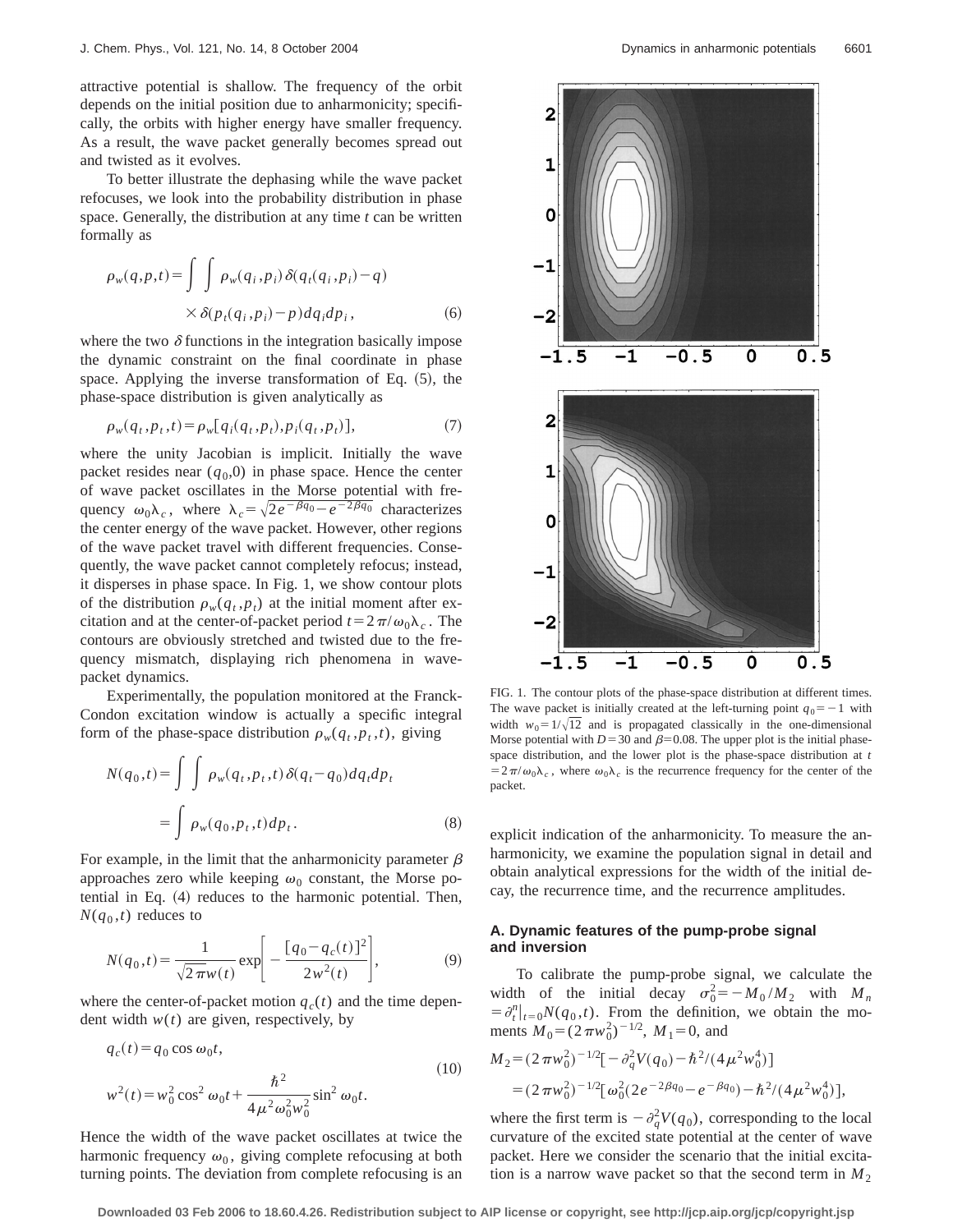always dominates, resulting in  $M<sub>2</sub>< 0$ . Thus the population decreases at early times, giving the width of the initial decay

$$
\sigma_0^2 = \left[ \omega_0^2 (e^{-\beta q_0} - 2e^{-2\beta q_0}) + \frac{\hbar^2}{4\mu^2 w_0^4} \right]^{-1}.
$$
 (11)

In order to investigate the anharmonic effects, we perform a canonical perturbation with respect to the anharmonic parameter  $\beta = (\mu \omega_0 / I_b)^{1/2}$ . An important advantage of the canonical perturbation results is that the procedure can be generalized directly to other anharmonic potentials, for example, cubic or quartic oscillators. To proceed, we first study the frequency of the partial refocusing. The recurrence period of each classical trajectory is  $\omega' = \omega_0 \lambda$ , with  $\lambda$  related to the initial position and momentum by Eq.  $(3)$ . Expansion of  $\omega'$  with respect to  $\beta$  yields the frequency for a given (*q*,*p*) configuration

$$
\omega' \approx \omega_0 \left[ 1 - \frac{\beta^2}{2} \left( \frac{p^2}{\mu^2 \omega_0^2} + q^2 \right) \right] + O(\beta^3). \tag{12}
$$

Due to the initial spreading in phase space, the recurrence frequency, as a function of  $(q, p)$ , is no longer constant for all trajectories. Instead,  $\omega'$  has a distribution around its average,

$$
\langle \omega' \rangle \approx \omega_0 \bigg( 1 - \frac{\beta^2}{2} q_0^2 \bigg) - \omega_0 \frac{\beta^2}{2} \bigg[ \frac{\langle \delta p^2 \rangle}{\mu^2 \omega_0^2} + \langle \delta q^2 \rangle \bigg]
$$

$$
= \omega_0 \bigg( 1 - \frac{\beta^2}{2} q_0^2 \bigg) - \omega_0 \frac{\beta^2}{2} \bigg[ \frac{\hbar^2}{4 \mu^2 \omega_0^2 w_0^2} + w_0^2 \bigg], \quad (13)
$$

where the minimum uncertainty wave packet is applied in the final expression. The first term in  $\omega'$  comes naturally from the center-of-packet motion while the second term is a manifestation of the initial wave packet width. From the expression, an upper bound for the frequency can be obtained using the Cauchy inequality,  $\langle \omega' \rangle \le \omega_0(1-\beta^2 q_0^2/2)$  $-\beta^2\hbar/2\mu \le \omega_0(1-\beta^2q_0^2/2)$ . Hence, the mean recurrence time of the probe signal is

$$
T = \frac{2\pi}{\langle \omega' \rangle} \ge \frac{2\pi}{\omega_0 (1 - \beta^2 q_0^2 / 2) - \beta^2 \hbar / (2\mu)}
$$

$$
\ge \frac{2\pi}{\omega_0 (1 - \beta^2 q_0^2 / 2)},\tag{14}
$$

indicating that the real recurrence time is always greater than the center-of-packet period, which is a consequence of the uncertainty principle.

Given the mean recurrence time, one can evaluate  $N(q_0, t = T)$ , with  $q_0$  fixed at the Franck-Condon excitation position, yielding

$$
\delta\omega' = \omega' - \langle \omega' \rangle
$$
  
=  $\omega_0 \left[ -\frac{\beta^2}{2} \left( \frac{p^2}{\mu^2 \omega_0^2} - \frac{\hbar^2}{4\mu^2 \omega_0^2 w_0^2} - w_0^2 \right) \right] + O(\beta^3).$  (15)

In Eq. (15), we approximated cos  $\omega' T$  as 1 and sin  $\omega' T$  as  $\delta\omega' T$ , respectively. The inverse transform of Eq. (5) is estimated to second order in  $\beta$  as  $q_i \approx q_0 - p_t(\mu \omega_0)^{-1} \delta \omega' T$ ,  $p_i \approx p_t + \mu \omega_0 \delta \omega' T$ , where  $q_t = q_0$  at  $t = T$  is applied implicitly. Consequently,

$$
N(q_0, T) = \frac{\mu \omega_0}{\pi \hbar} \int_{-z_c}^{z_c} \exp[-h(z)] dz,
$$
 (16)

with the parameters  $z_c$ ,  $z_0$ , and function  $h(z)$ , defined as

$$
z_c = \lambda_c / \beta \approx \beta^{-1} [1 - \beta^2 q_0^2 / 2], \quad z_0^2 = \frac{\hbar^2}{4 \mu^2 \omega_0^2 w_0^2} + w_0^2,
$$
  

$$
h(z) = \frac{\omega_0^2 T^2 \beta^4}{8} \left[ w_0^{-2} z^2 (z^2 - z_0^2)^2 + \left( \frac{\hbar}{2 \mu \omega_0 w_0} \right)^{-2} \right] \times q_0^2 \left( z^2 - z_0^2 - \frac{2}{\beta q_0 \omega_0 T} \beta^{-1} z \right)^2 \right].
$$
 (17)

Combining Eqs.  $(11)$ ,  $(13)$ , and  $(16)$ , we derive quantitative relations between features of the time-domain pump-probe signals and the Morse parameters  $\omega_0$ ,  $\beta$ , and the internuclear distance  $q_0$ , thereby constructing a possible inversion scheme.

## **B. Numerical example: One-dimensional Morse potential**

The canonical perturbation analysis of wave packet dynamics gives quantitative expressions for the width of the initial decay  $\sigma_0$ , the recurrence period *T*, as well as the first population recurrence  $N(q_0, T)$ . However, the classical phase-space propagation completely neglects quantum tunneling effects, hence it yields only a first-order estimate of the true quantum propagation. As an illustration, we evaluate the time domain pump-probe signal on the Morse potential using both quantum mechanics and classical mechanics. For the anharmonic potential, we use the same parameters, *D*  $=$  30 and  $\beta$ =0.08, as in Refs. 16, 17. The initial narrow Gaussian wave packet is created at the left turning point  $q_0$  $=$  -1 with the width  $w_0^2$  = 1/12. While the wave packet is oscillating between the left and right turning points, the excited state population  $N(q_0,t)$  is probed at the left turning point as a function of time. In Fig. 2,  $N(q_0, t)$  from both classical and quantum mechanical calculations are plotted. The dynamic features,  $\sigma_0$ , *T*, and *N*( $q_0$ ,*T*), are calculated with Eqs.  $(11)$ ,  $(13)$ , and  $(16)$  and compared with the quantum propagation in Table I. Clearly, the canonical perturbation analysis gives reasonable estimates of the width of the initial decay  $\sigma_0$ , the recurrence period *T*, and the first recurrence peak  $N(q_0, T)$ , but it is not able to provide quantitatively accurate information. In real experiments, population signals are collected at the probe position. To simulate the experiments, we use the temporal features calculated from quantum propagation to invert the Morse parameters  $\omega_0$ ,  $\beta$ , and the internuclear distance  $q_0$ . Here we adopt Powell's hybrid algorithm in the GNU Scientific Library and find the roots of the nonlinear equations  $(11)$ ,  $(13)$ , and  $(16)$ . The derivative matrix is evaluated using the finite difference method. The numerical results are summarized in Table I.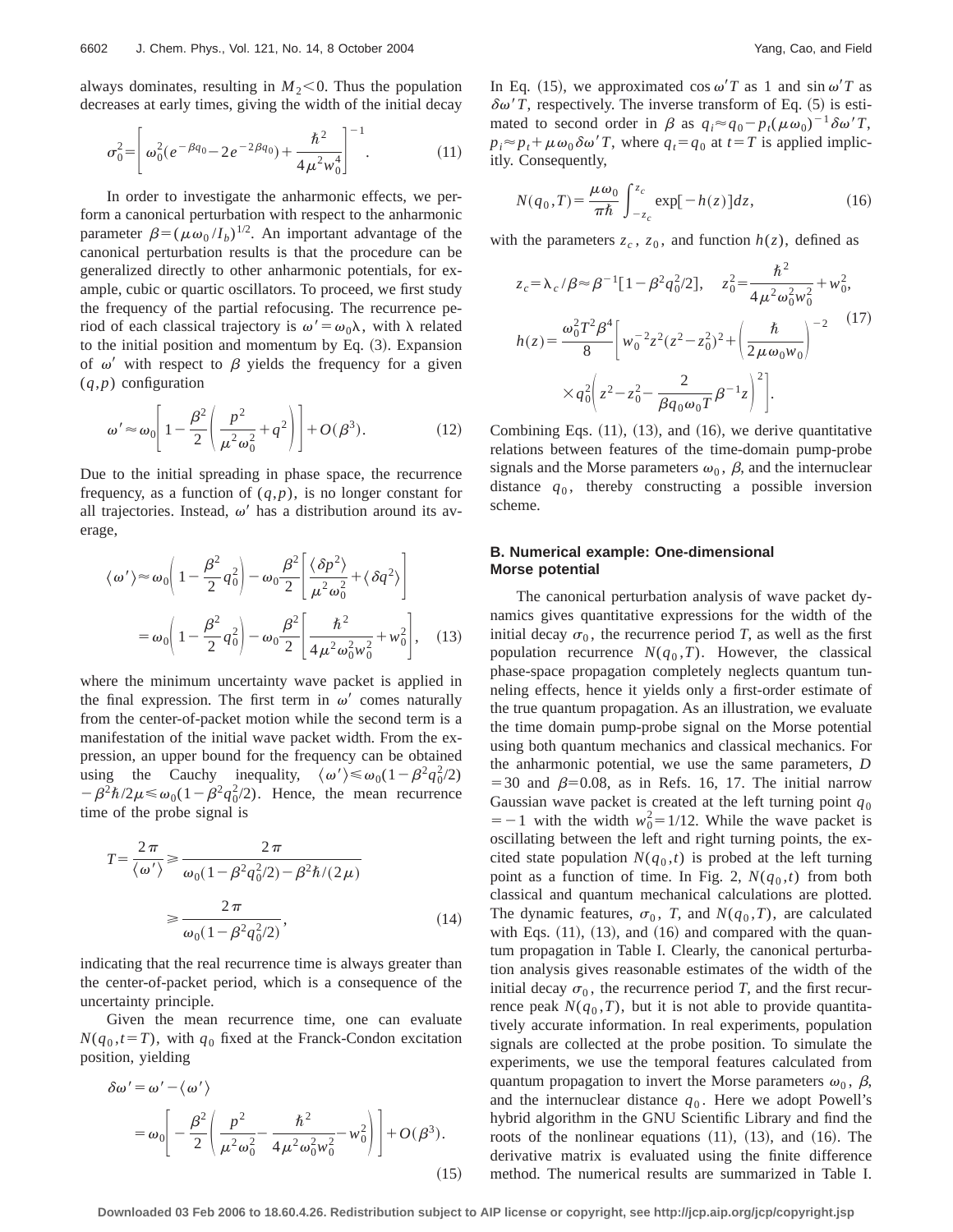

FIG. 2. Wave packet propagation on a one-dimensional potential with the same parameters given in Fig. 1 and Table I. The solid line is quantum propagation, and the dashed line is the classical propagation.

Although derived from a classical analysis, the calculation shows reasonable agreement with the exact parameters, giving a first-order inversion scheme.

#### **C. Gaussian wave packet dynamics**

The classical wave packet dynamics discussed in this section is obtained propagating the Wigner distribution that satisfies the minimum uncertainty condition. As an alternative, a reduced description is provided by the effective dynamics for the parameters of the wave packet instead of the evolution of the full distribution function. The best known example of this approach is Heller's Gaussian wave packet theory.15,16 Interestingly, the one-dimensional Gaussian wave packet dynamics can be derived from the time-dependent variational method and is shown to be equivalent to the classical dynamics on an extended two-dimensional potential.<sup>22,23</sup> This version of Gaussian dynamics has stimulated recent studies<sup>24</sup> and will be adopted here for computing pump-probe signals. The difficulties of multidimensional extensions and the lack of convergence in the hierarchical construction preclude practical applications of this approach.

We introduce now the second-order cumulant expansion, and derive the equations of motion for the center and the width of the wave packet

$$
\ddot{q}_c = -\langle \partial_q V \rangle_w, \tag{18}
$$

$$
\ddot{w} = -\langle \partial_q^2 V \rangle_w + \frac{\Delta}{w^3},
$$

where  $\langle \cdots \rangle_w$  represents the average over a Gaussian distribution centered at  $q_c$  with variance  $w^2$ ,  $\Delta = \hbar^2/4$  is a constant of motion under the second-order cumulant expansion, consistent with the minimum uncertainty condition. These coupled expressions indicate that the center and the width are both moving inside dressed potentials affected by wavepacket spreading. This Gaussian approximation becomes exact in the harmonic limit, recovering the results in Eq.  $(10)$ . Once again, originating from the classical propagation of the Wigner distribution, the coupled Hamiltonian equation fails to capture the quantum interferences. This approach further assumes a Gaussian wave packet and introduces the secondorder cumulant expansion, which allows us to propagate the parameters of the wave packet rather than the whole distribution. Although higher order cumulants can be included in the coupled Hamiltonian equations, an increase in the number of cumulants dramatically increases the complexity of the problem and does not provide a closed-form solution. Figure 3 shows that the coupled Hamiltonian equations can only reproduce the center-of-packet motion correctly but do not give an accurate description of the width-of-packet motion. Consequently, they cannot reproduce the population signal at the left-turning point. In comparison, the classical wave packet dynamics agrees quite well with the quantum solution for the center-of-packet motion, the width-of-packet motion, and the population signal.

In summary, Eq.  $(18)$  is equivalent to the second-order truncation of hierarchical Hamiltonian dynamics. Though inclusion of higher order moments improves the description of the shape of the wave packet, the numerical implementation is difficult for multidimensional systems. To incorporate quantum effects, we adopt a semiclassical method in the following section to calculate pump-probe signals with explicit interference effects.20,25,26

### **III. SEMICLASSICAL FINAL-VALUE REPRESENTATION**

Classical wave packet propagation predicts the overall profile of the pump-probe signal but fails to reproduce the fine interference details. Obviously, classical propagation of a wave packet in phase space violates the uncertainty principle, and is fundamentally different from quantum mechanics. The pump-probe signal calculated with classical mechanics cannot fully reflect its intrinsically quantum nature. In

TABLE I. Comparison of the dynamic features of the pump-probe signal in the time domain. The initial wave packet is created at the left-turning point  $q_0 = -1$  with  $w_0^2 = 1/12$ , and propagated in a one-dimensional Morse potential with  $D=30$  and  $\beta=0.08$ . A numerical inversion of the quantum signal is performed with Eqs. (11),  $(13)$ , and  $(16)$  obtained from classical phase-space propagation.

| Dynamic features       |                |           | Numerical inversion |        |          |
|------------------------|----------------|-----------|---------------------|--------|----------|
|                        | <b>Ouantum</b> | Classical |                     | Exact  | Estimate |
| $T_1$ (a.u.)           | 10.80          | 10.43     | $\beta$ (a.u.)      | 0.08   | 0.089    |
| $\sigma_0^{-2}$ (a.u.) | 35.02          | 35.51     | $\omega_0$ (a.u.)   | 0.619  | 0.605    |
| $N(q_0, T_1)$ (a.u.)   | 0.891          | 1.001     | $q_0$ (a.u.)        | $-1.0$ | $-1.08$  |

**Downloaded 03 Feb 2006 to 18.60.4.26. Redistribution subject to AIP license or copyright, see http://jcp.aip.org/jcp/copyright.jsp**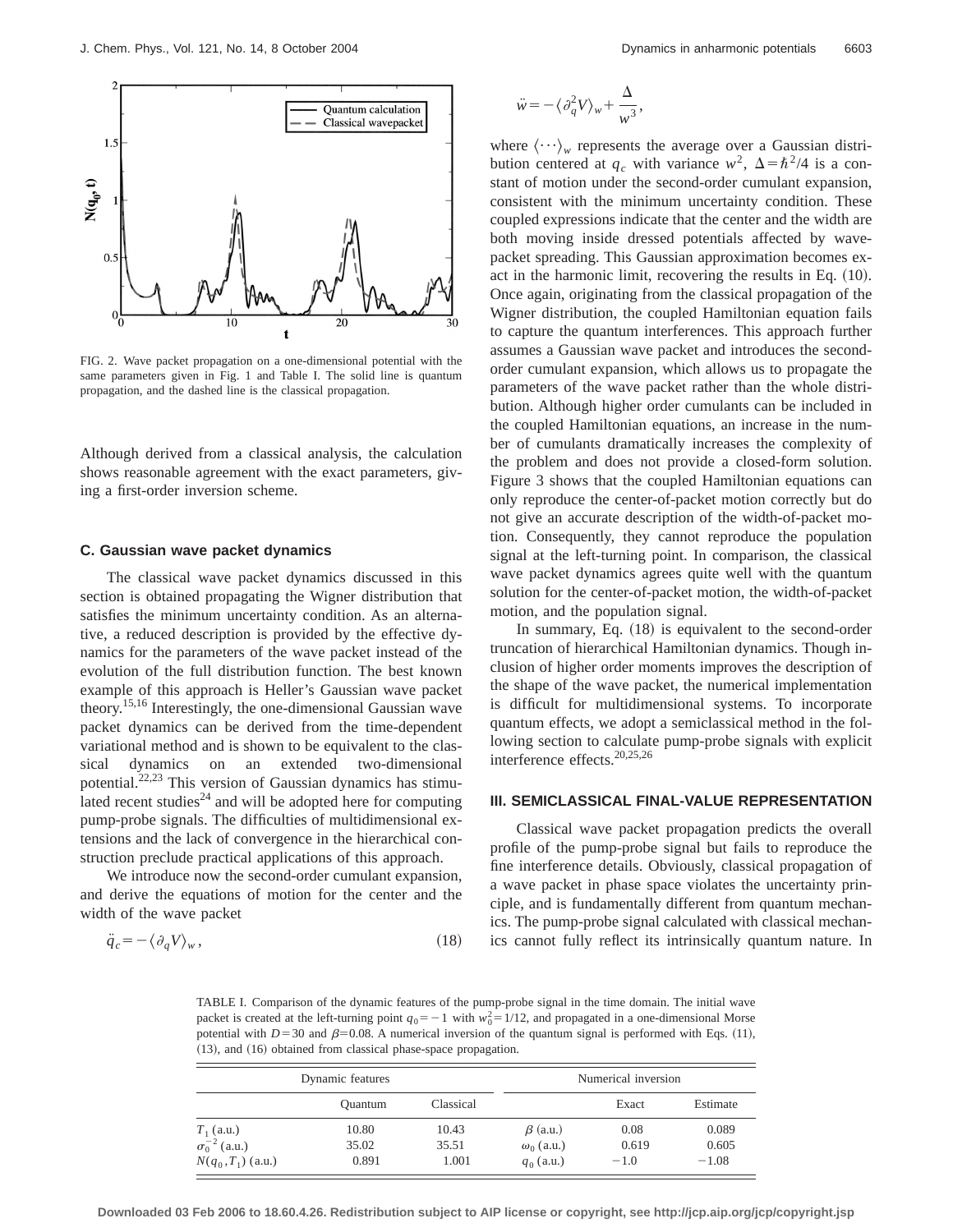

FIG. 3. (a) The population at the left-turning point, (b) the center of packet, and (c) the width of packet. Quantum results are plotted by solid lines, classical propagation results of the Wigner distribution are plotted by dashed lines, and the calculations of the coupled Hamilton dynamics are shown in dot-dashed lines. The parameters of the potential are the same as in Fig. 1.

general, the classical trajectories from different regions of the wave packet are not independent, but carry phase factors that interfere with each other. As a result, the pump-probe signal cannot be represented as a linear superposition of real populations, but a superposition of complex amplitudes. Formally, the pump-probe signal is well described by Feynman's path integral. To better illustrate the interference effects and calculate the pump-probe signal, we adopt a modified form of the IVR. $^{20}$  The initial-value phase-space integral representation has been discussed extensively by Miller and co-workers.<sup>20,25,26</sup> In the initial-value representation, the root trajectories that satisfy the two-point boundary conditions are replaced by an integration over the initial phase space area from which the classical trajectories evolve. The phase term in the initial-value representation is crucial for the trajectory interference.

Given an initial wave function in momentum space, the wave function at a later time *t* is formulated in coordinate space as

$$
\Psi(q_t, t) = \langle q_t | e^{-iHt/\hbar} | \Psi(0) \rangle
$$
  
= 
$$
\int dp_i \langle q_t | e^{-iHt/\hbar} | p_i \rangle \Psi(p_i, 0),
$$
 (19)

where the propagator  $\langle q_t | e^{-iHt/\hbar} | p_i \rangle$  is given<sup>20</sup> by

$$
\langle q_t | e^{-iHt/\hbar} | p_i \rangle = \frac{1}{(2\pi i\hbar)^{N/2}} \sum_{q_i = q_i^{(k)}} \left| \det \frac{\partial q(t)}{\partial q_i} \right|^{-1/2}
$$

$$
\times \exp\left\{ \frac{i}{\hbar} \left[ S(q_i, p_i, t) + q_i p_i \right] - i\frac{\pi}{2} \nu[q_i, t] \right\}.
$$
(20)

The index  $\nu[q_i, t]$  is the usual Maslov index for a trajectory crossing focal points and the summation is performed over the classical trajectories that satisfy the two-point boundary conditions. Obviously, the IVR expression involves both root searching and integration over the initial momentum in order to calculate the pump-probe signal for a given probe position  $q_t$ . So this approach is not numerically efficient and not applicable to high-dimensional systems. Furthermore, the Jacobian factor appears in the denominator of the semiclassical expression, causing a divergence at the caustics. Since classical mechanics has time-reversal symmetry, we can calculate the contributions from all classical trajectories by reverse propagating the classical trajectories from the final position  $q_t$ , yielding a "final-value representation," which is exactly analogous to the IVR. Rigorously, we change the integration variable from the initial momentum  $p_i$  to the final momentum  $p_t$ . By doing so, we introduce a Jacobian factor  $[(\partial p_i/\partial p_t]_{q_t}]$ , which is essentially the same as  $|[\partial q(t)/\partial q_i]_{p_i}|$ . The Maslov index remains the same. Consequently, we have the final-value representation expression for the wave packet propagation,

$$
\Psi(q_t, t) = \int dp_t \left| \det \frac{\partial p_i}{\partial p_t} \right|^{1/2} (2 \pi i \hbar)^{-N/2}
$$

$$
\times \exp \left\{ \frac{i}{\hbar} \left[ S(q_t, p_t, t) + p_i q_i \right] + \frac{\pi}{2} \nu[p_t, t] \right\} \Psi(p_i, 0), \tag{21}
$$

where the initial position and momentum,  $q_i$  and  $p_i$ , are reverse propagations of  $q_t$  and  $p_t$  from time *t*. The extra Jacobian factor cancels the divergence at the caustics, thus making the integration numerically stable. For multidimensional cases, the integration over  $p_t$  can be done efficiently by a Monte Carlo scheme. The population monitored at the probe position is  $N(q_t, t) = |\Psi(q_t, t)|^2$ .

As a numerical example, Eq.  $(21)$  is calculated for several probe positions in the one-dimensional Morse potential. Probing at the left-turning point corresponds to the one-color pump-probe scheme where the probe pulse is tuned to the same wavelength as the pump pulse. Probing at the right turning point corresponds to a two-color pump-probe scheme where the probe pulse has a center frequency different from that of the pump pulse. The parameters of the potential as well as the initial wave packet are taken to be the same as in the preceding section. The results are compared with exact quantum calculations in Fig. 4. As shown in the plot, the final-value representation gives excellent agreement with the quantum results for both pump-probe schemes. All partial

**Downloaded 03 Feb 2006 to 18.60.4.26. Redistribution subject to AIP license or copyright, see http://jcp.aip.org/jcp/copyright.jsp**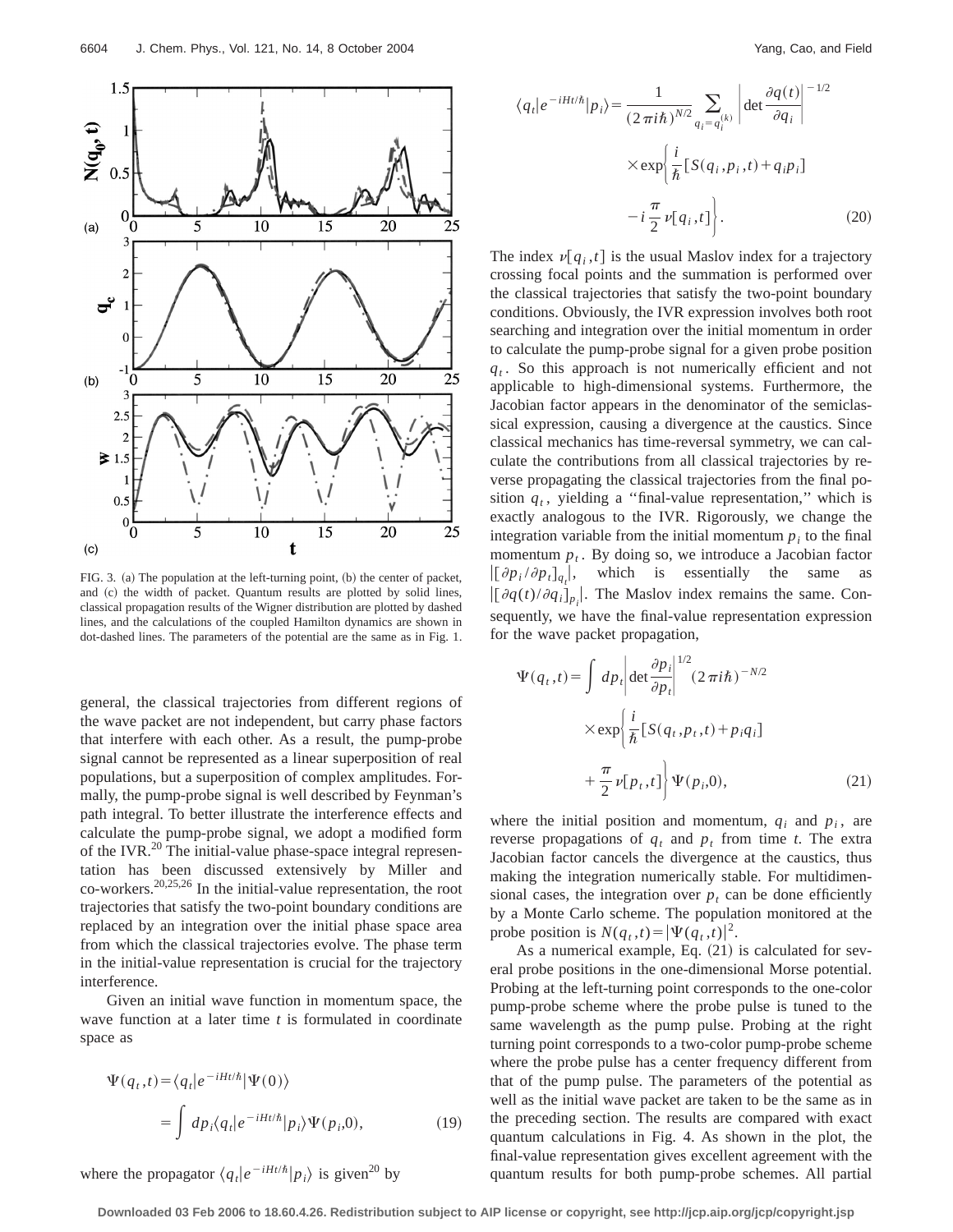

FIG. 4. The probe signals in a one-dimensional Morse potential are calculated using semi classical propagation and the quantum propagation (a) at the left-turning and (b) at the right-turning point. Quantum results are plotted in solid lines, the semiclassical results are plotted by dashed lines, and the results of the simple phase-space quantization approximation are plotted by dot-dashed line in (a). The parameters of the potential are the same as in Fig. 1.

revivals of the population and interference patterns are reproduced with excellent convergence. The small discrepancies between semiclassical calculations and the quantum calculations are due to the stationary phase approximation that underlies semiclassical dynamics.

### **IV. PHASE SPACE QUANTIZATION FOR THE LEFT-TURNING POINT SIGNAL**

The final-value representation expression profits from the fixed probe position and the time-reversal symmetry of classical mechanics, providing an accurate and efficient way to calculate pump-probe signals. For pump-probe experiments where pump and probe positions are tuned to the same internuclear distance, we can further derive an approximation scheme from the semiclassical expression.

The integration over momentum space can be quantized as a summation over the discretized orbits which satisfy the Bohr or Einstein-Brillouin-Keller (EBK) quantization conditions. When the wave packet refocuses at the left turning point, the action term is approximately  $2\pi\hbar(n+1/2)-E_nt$ . The Jacobian factor is  $|\partial p_i/\partial p_j|$  – 1, giving the simple phase-space quantization expression

$$
\Psi(q_t, t) \approx \sum_n \int_{V_n} (2\pi i\hbar)^{-1/2} \Psi(p_i, 0) dp_i e^{ip_i q_t/\hbar} e^{-i\omega_n t},
$$
\n(22)

where  $V_n$  is the volume where the action variable satisfies  $n\hbar \leq I \leq (n+1)\hbar$ . It can be inferred from the above expression that the partial refocusing at the left turning point is mainly induced by anharmonic effects and the resultant dispersion in frequencies  $\omega_n$ . From this point of view, the classical phase-space quantization scheme agrees with the quantum mechanical picture. The simple quantization scheme is a direct extension of phase space quantization and the averaging scheme of Ref. 21, where linear and nonlinear response functions are evaluated by a phase-space average around the quantized actions to establish the classical-quantum correspondence. Here we generalize this scheme to the evolution of the wave function at the left-turning point. This simple quantization scheme provides an easy way to estimate the signal at the left-turning point since the integration over  $V_n$ can be calculated straightforwardly given the quantization conditions. The coefficients then evolve with the eigenfrequency.

As shown in Fig. 4, numerical results demonstrate that the phase-space quantization method gives good approximations to the signals close to the revival periods, yielding correct peak positions as well as temporal widths. On the other hand, the approximation is compromised by the neglect of the Jacobian factor and crude estimation of the phase terms. Because it does not provide accurate information at probe positions other than the left-turning point, this approach cannot be applied to the two-color pump-probe scheme.

#### **V. KINETICALLY COUPLED MORSE POTENTIAL**

As an example of a well-characterized multidimensional problem, we apply the semiclassical final-value representation and the simple quantization scheme to the wave packet dynamics of two kinetically coupled Morse oscillators. Kinetically coupled Morse oscillators have been widely used to study the vibrational dynamics for *ABA* molecules, such as  $H_2O$ .<sup>27–31</sup> The generic Hamiltonian for these systems is

$$
H = \sum_{j=1,2} \left[ \frac{1}{2} G_{11} p_j^2 + V(x_j) \right] + G_{12} p_1 p_2, \tag{23}
$$

where  $V(x) = D[1 - \exp(-\beta x)]^2$  is the Morse potential of a single O-H stretch,  $G_{11}^{-1} = M_0 M_H / (M_0 + M_H)$  is the reduced mass for the O-H bond, and both bonds are dynamically coupled through the Wilson G-matrix element *G*<sup>12</sup>  $=$ cos  $\theta_e$ /*M*<sub>O</sub>.  $\theta_e$  is the angle between the two O-H bonds. In the absence of the coupling, the two Morse oscillators are independent, and thus the local mode description is exact. With the coupling, normal mode behavior dominates over a significant range of energy. However, due to anharmonic effects, there are many interesting dynamical features associated with the evolution from the normal mode to the local mode limit, which has been a central subject in vibrational spectroscopy. Extensive discussions of the normal to local mode transition can be found in papers by Brumer and co-workers.27–29,31–33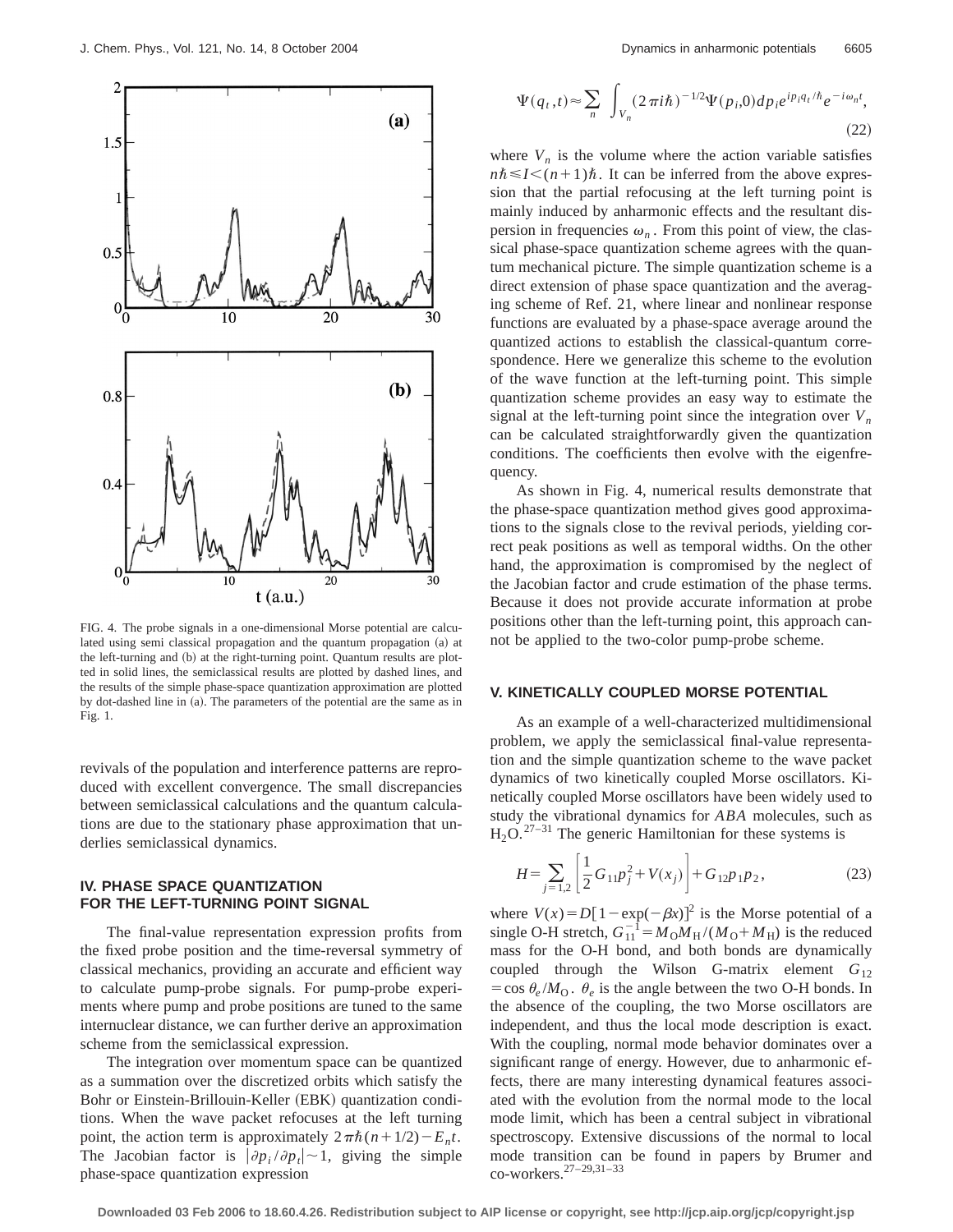

FIG. 5. Comparison of the phase-space quantization scheme, the semiclassical wave packet propagation, and the exact quantum calculation for two kinetically coupled Morse oscillators. The wave packet is initially created at  $(-0.1,-0.1)$  with width  $w_0 = \sqrt{G_{11}\hbar/2\omega_0/2}$ , and the parameters for H<sub>2</sub>O are given in Table II. The probe signal is collected at the left-turning point. The quantum and semiclassical calculations are done with the full Hamiltonian in Eq. (23) while the phase-space quantization is done with the approximate Hamiltonian in Eq.  $(25)$ . The inset  $(b)$  shows the first two recurrences. Quantum results are plotted by solid lines, the semiclassical results are plotted by dashed lines, and the results of the simple phase-space quantization approximation are plotted by dot-dashed lines.

To calculate the wave packet dynamics on the twodimensional potential surface, we launch a Gaussian wave packet of the form  $\Psi(\mathbf{q},0) = (2\pi w_0^2)^{-1/2} \exp[-(\mathbf{q}-\mathbf{q}_0)^2]$  $(2w_0^2)$ ] at the left-turning point and calculate the timedomain signal at another probe position  $q_t$ . Although the semiclassical expression in Eq.  $(21)$  represents a considerable simplification of the original IVR formula, the integrand is an oscillatory function of the final momentum  $\mathbf{p}_t$  and the integration in higher dimensions is generally a nontrivial calculation. Therefore one must introduce a positive definite weight function such that the Monte Carlo integration will be sampled only in those regions that dominate the integral. Other regions barely contribute to the integral due to phase cancellations. For example, the stationary phase Monte Carlo method has been widely applied to quantum mechanical path integral simulations. Since our main focus here is the semiclassical final-value representation, we simply apply a plain grid integration scheme to the two-dimensional case without invoking the stationary phase Monte Carlo method.

As a numerical example, the population at the leftturning point is calculated and plotted as a function of time in Fig. 5. The parameters are given in reduced units in Table II. Despite the small discrepancies, good agreement with the exact quantum results is achieved for a wide temporal range.

TABLE II. Parameters of  $H_2O$ .

|          | SI unit                                       | Reduced unit |  |
|----------|-----------------------------------------------|--------------|--|
| $G_{11}$ | $6.353 \times 10^{26}$ kg <sup>-1</sup>       |              |  |
| $G_{12}$ | $-9.427 \times 10^{24}$ kg <sup>-1</sup>      | $-0.01484$   |  |
| ħ        | $1.0546 \times 10^{-34}$ kg m s <sup>-2</sup> |              |  |
| D        | $8.84 \times 10^{-17}$ J                      |              |  |
|          | $2.175 \times 10^{-10}$ n <sup>-1</sup>       |              |  |

All of the partial revivals and decays, as well as detailed interference patterns, are accurately reproduced with excellent convergence. We believe the slight deviation from the quantum calculation is introduced by the underlying stationary phase approximation in the semiclassical approach. The final-value representation method, based on the IVR approach, is a promising candidate for calculations of the temporal trajectories of pump-probe signals. Furthermore, the semiclassical final-value representation contains all of the detailed information of classical trajectories and their interference effects, and is useful for studying the classicalquantum correspondence.

To test the accuracy of the simple quantization scheme in Sec. IV for the pump-probe signal at the left-turning point, we approximately quantize the phase space according to Sibert, Reinhardt, and Hynes. This approximate Hamiltonian is only necessary for the phase-space quantization scheme. In contrast, the full quantum calculation and the semiclassical propagation can be performed with the full Hamiltonian in Eq. (23). To proceed, we adopt a first-order approximation in the coupling term,29,30 and write the full Hamiltonian in terms of the uncoupled action-angle variables,  $H(I_1, I_2, \theta_1, \theta_2) = \sum_{i=1}^{2} (\omega_0 I_i - \omega_0^2 I_i^2 / 4D) + V(I_1, I_2, \theta_1, \theta_2).$  $V(I_1, I_2, \theta_1, \theta_2)$  is the coupling term for which exact Fourier analysis was performed by Jaffé and Brumer.<sup>27</sup> The leading order term is the 1-1 resonance term  $V_{11}(I_1, I_2)\cos(\theta_1 - \theta_2)$ . When the Fourier coefficient  $V_{11}$  is approximately evaluated at the center of the resonance zone, one obtains

$$
V_{11} \approx -V_0(E) = \frac{4D|G_{12}|}{G_{11}} \left(1 - \frac{E}{2D}\right) \left| \frac{1 - (1 - E/2D)^{1/2}}{1 + (1 - E/2D)^{1/2}}\right|.
$$
\n(24)

Performing the canonical transform,  $I_1 + I_2 = P$ ,  $\theta_1 + \theta_2$  $=2\phi$ , and  $I_1-I_2=p$ ,  $\theta_1-\theta_2=2\psi$ , the Hamiltonian can be approximated as

$$
H \approx \omega_0 P - \frac{\omega_0^2 P^2}{8D} - \frac{\omega_0^2 p^2}{8D} - V_0(E) \cos 2\psi,
$$
 (25)

with  $V_0(E)$  given in Eq. (24). The approximation breaks down outside the resonance zone where the 1-1 resonance term is no longer the dominant contribution to the dynamics. Bohr quantization requires

$$
I_{\phi} = \frac{1}{2\pi} \int P d\phi = P = (n_{\phi} + 1)\hbar,
$$
  
\n
$$
I_{\psi} = \frac{1}{2\pi} \int p d\psi
$$
  
\n
$$
\approx \frac{1}{2\pi} \int d\psi \sqrt{\frac{8D}{\omega_0^2} \left[\omega_0 P - \frac{\omega_0^2 P^2}{8D} - E - V_0(E)\cos 2\psi\right]}
$$
  
\n
$$
= n_{\psi}\hbar,
$$
\n(26)

where  $n_{\phi}$  and  $n_{\psi}$  are integers.

For a given pair of quantum numbers, the eigenenergy  $E(n_{\phi}, n_{\psi})$  is determined from the quantization requirements, hence the spectrum for the approximate Hamiltonian is fully resolved numerically. Given a phase-space point, the actionangle variables  $(I_1, I_2, \theta_1, \theta_2)$ , hence  $(P, p, \phi, \psi)$ , are well

**Downloaded 03 Feb 2006 to 18.60.4.26. Redistribution subject to AIP license or copyright, see http://jcp.aip.org/jcp/copyright.jsp**